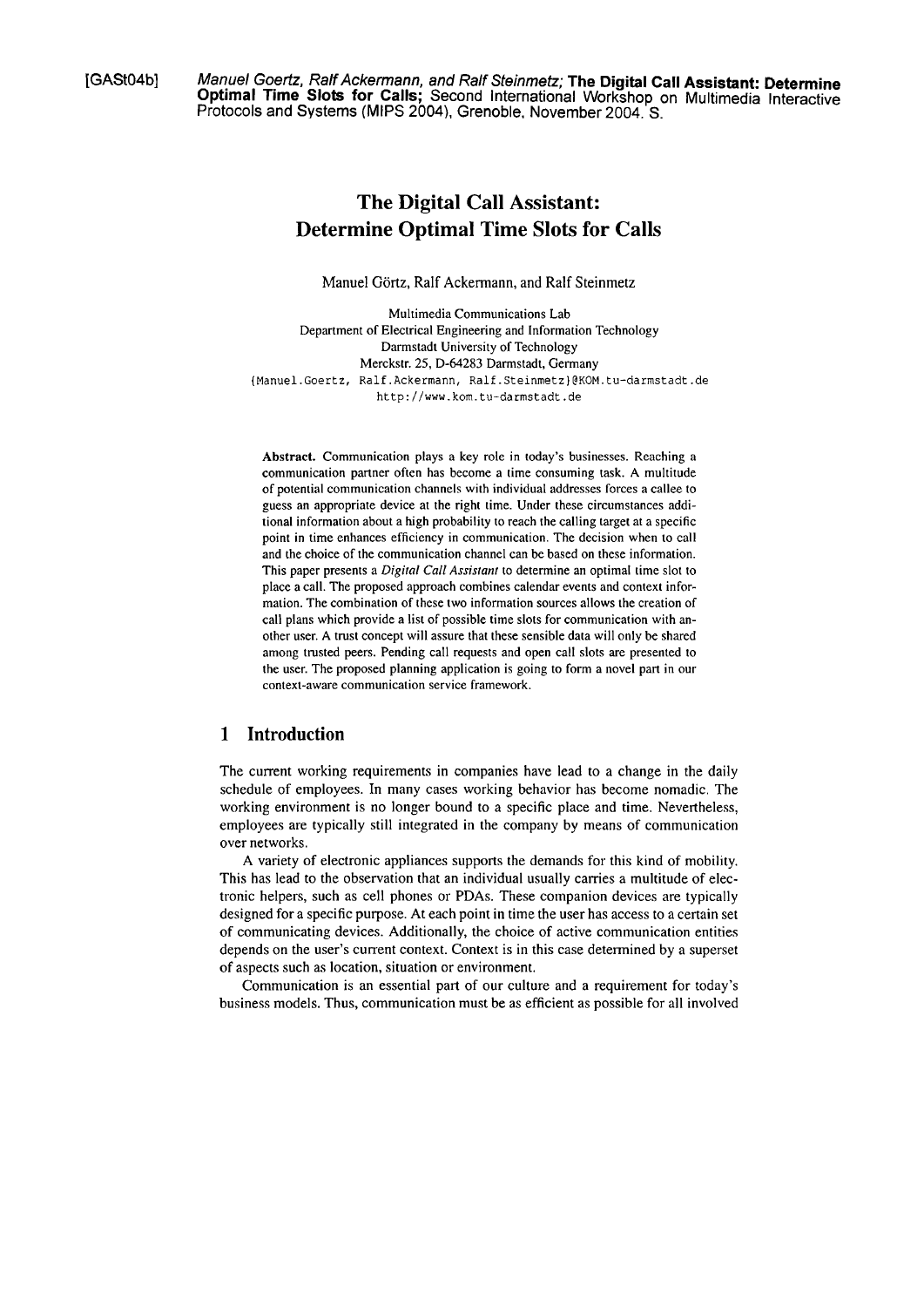communication partners. However, the caller often faces the problem of how and when to optirnally reach the callee. Based on assurnptions about the cornrnunication partners current context the rnost suited communication type can be chosen. The callee's context is guessed from typical daily routines and history information.

However, this approach is characterized by a high uncertainty. There is no exact a priori knowledge of the called party's current situation, condition or mood. In many case multiple attempts have to be made to reach the communication partner at an adequate point in time. Finding an appropriate mornent will increase the efficiency of the caller and additionally decrease the possibility of disturbing the communication partner.

A typical example is an ongoing meeting which the communication partner B attends. The caller (A), who is not aware of the meeting and its duration, will need to re-try the call atternpts. A call on the cell phone rnight disturb B if the phone is not switched off. Sorne telephone systerns provide a call-completion service. A caller can activate this service. When the callee becornes available again this is signaled to the requester. However, if **A** is not available then, B rnight now activate a call-completion. This would lead to a loop of mutual activated call-cornpletion requests and unsuccessful call attempts.

The Digital Call Assistant proposed in this paper tries to provide a solution to this *reachability problem.* Both entities, the caller and the callee, negotiate a point in time which is promising for a call. The negotiation is done between agents that act on behalf of the users. The planning algorithm can be parameterized with a number of requirements. Context information is used to react on dynamic changes in the user's schedules. Thus, the assistant saves time for both communication partners.

The rest of the paper is structured as follows. Section 2 introduces necessary concepts and provides definitions. The proposed planning algorithm is shown in Section **3.**  The overall systern design of the Digital Call Assistant is covered by Section 4. The paper is finally concluded with a summary and an outlook.

### **2 Concept and Components**

The approach proposed in this paper relies on the utilization of context information and calendar events. This section provides the basic concepts and definitions of both information types in order to establish a cornmon understanding.

#### **2.1 Context**

Context forms an important concept in the proposed planning algorithm. Individual users are surrounded by their context. This is expressed by the very generic definition that can be found in [I]:

*Context:* That which surrounds, and gives meaning to, something else.

Actions of users are perforrned in a specific context. Contexts are often *rich* objects like situations and cannot be completely described [2]. McCarthy states that the main question of *whut context is* cannot be answered as a result of a unique conclusion [3]. Several definitions exist in the area of computer science, too. The following definition adapted from [4] has been chosen as notion for context in this paper.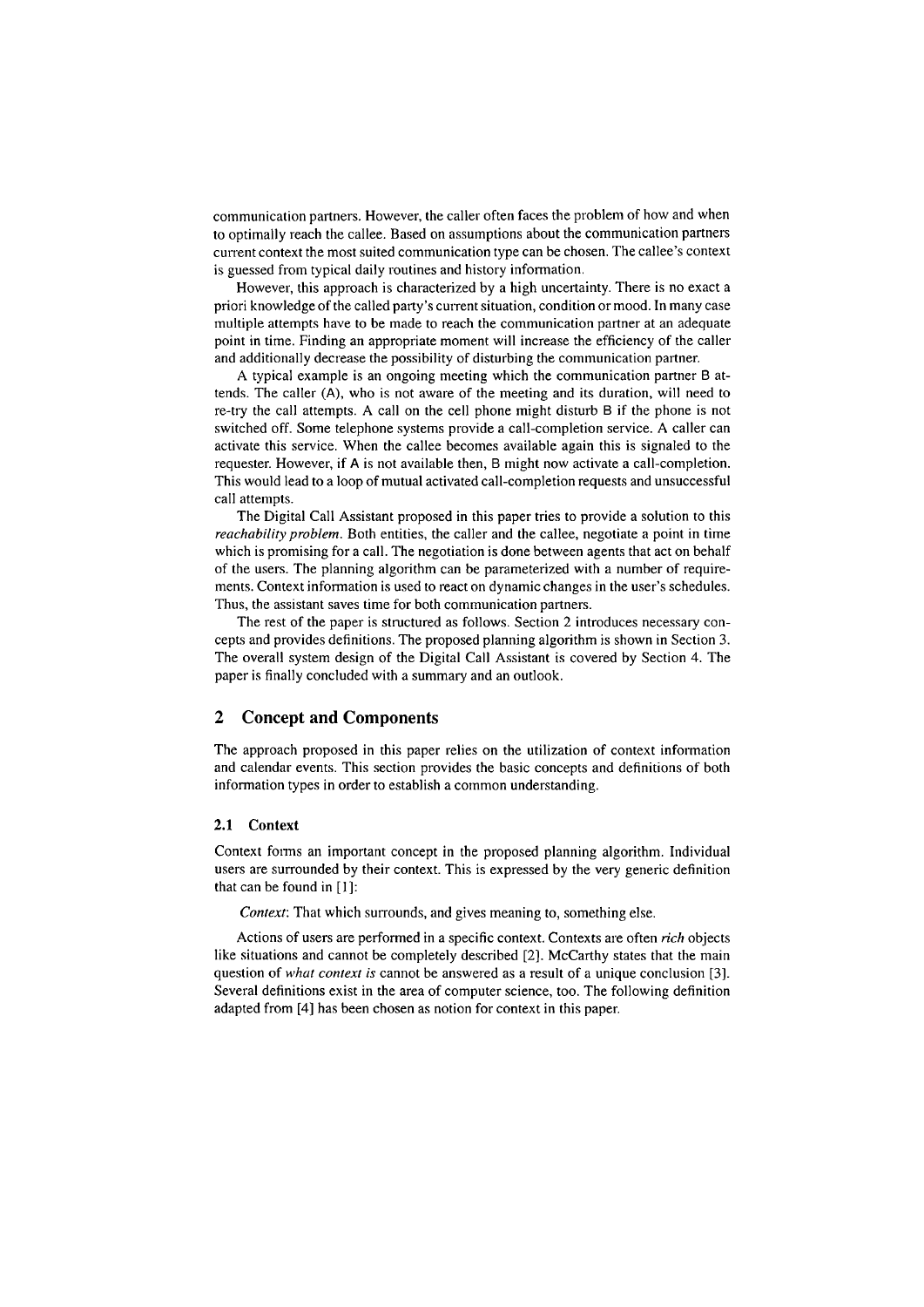*Context* is any information that can be used to characterize the situation of a subject and its interaction with optional objects. Objects are persons, places, or applications that are considered relevant to the subject.

In general applications are considered *context-aware* if they use context to provide relevant information and/or services to the user. The relevancy depends on the user's task **[5].** Main usage scenarios of context in such applications have been identified in *[6].* These applications automatically *adapt* their behavior according to discovered context (using active context), or *present* the context to the User using reductions of all possible information and/or *store* the context for the user for later retrieval (using passive context).

**Context** Usage The main prerequisite of a context-aware system is the process of context sensing. This process spans several processing steps. The following steps have been identified: The phases of *acquisition, synthesis, dissemination* and *use.* The principle procedure is described in the *context cycle* shown in Figure I. The Context Cycle model follows the principle of the Omnibus Model for multi-sensor fusion [7].



**Fig. 1.** The **Context** Cycle

The automatic acquisition of context information is a prerequisite to appropriately model real world situations. **A** common way is the utilization of a multitude of sensors. Sensors are used to observe the physical world.

Two types of sensors can be distinguished [8]. *Physical sensors* are hardware components that measure parameters in the environment. They provide the information on electronic level, typically as analog output or as digital signals. *Logical sensors* are components that provide information that is not directly sensed from the environment but represents aggregated information about the observed world. Information sources can be a clock as a sensor that offers time and a server offering the current exchange rate. Logical sensors most often supply information as digital signal over a common interface such as a serial data connection or an HTTP-connection.

Each sensor  $S$  can be seen as a time dependent function that provides the system with a set of values which give a description of the context at a specific time. The function  $S: t \to X$  returns a scalar, vector, or a symbolic value  $(X)$  [9]. The output of a single sensor may often not produce sufficient information for the desired puipose. The concept of *sensor fusion* describes the combination of sensory data or data derived from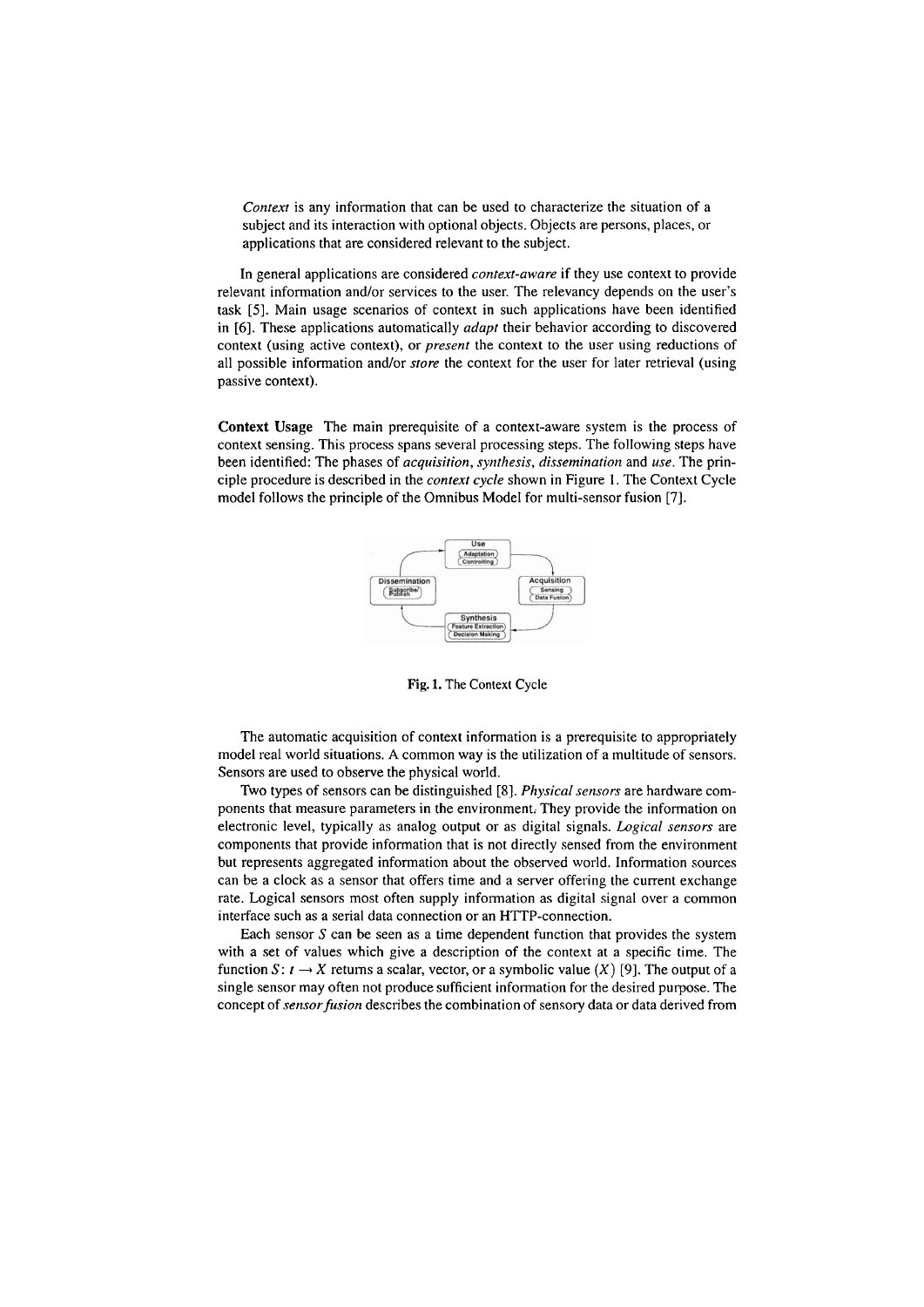serisory data. The assumptions is that the resulting information is in some sense better than it would be possible when sources were used individually.

The context synthesis process assesses significant features of the context. This process uses the sensor information as an input and creates an abstract representation of the captured situation. The combination of several context values provides a very powerful mechanism to determine the current situation. Location, entity activity and time are typical context sources and form the *primary context*.

Knowledge of the current location and time together with a user's calendar gives a good estirnation of the user's current social situation. It is preferable that a user's context is detected automatically. Finally, context information has to be disseminated to a context consurner which stores or uses the information. Applications use the context information as an implicit input for e.g. parametrization of functional blocks.

#### **2.2 Calendar Information**

Usage of an electronic calendar is a common procedure that stiuctures daily routines and reminds of iinportant dates. Employees usually have access to a company-wide group calendar in addition to a private calendar. Calendar entries are commonly composed of a descriptive text, a start and end time, a categorization and a location (e.g. room number) information. Enterprise business has become considerably dependent of calendaring and scheduling.

Inter-enterprise scheduling can be achieved by central group calendars or by inviting employees to dates. However, the calendaring applications often use proprietary formats. Sharing information across the Internet thus may raise interoperability problems. The Internet Calendaring (iCal) [I01 approach tries to provide a common format to exchange information between dissirnilar calendaiing and scheduling applications. Therefore, it forms an adequate basis for the purposes discussed in this paper.

### **3 Approach**

In this section the proposed approach to tackle the addressed reachability problem is shown. The *planning algorithm* is a first step towards a Digital Call Assistant for communication processes. The solution approach uses user calendar events to determine the best point in time to call someone. Additionally, context information is used to reflect the dynamics of user's activities.

#### **3.1 Components**

The basic components of the algorithm are explained next. Each user possess a number of resources, such as communicating devices. The Set of comrnunication devices varies with the time and the context of the user. **A** specific type of such a device *(A)* is capable of establishing a communication with a certain set of other device types.

 $A \circ \circ \{A, C, D\}$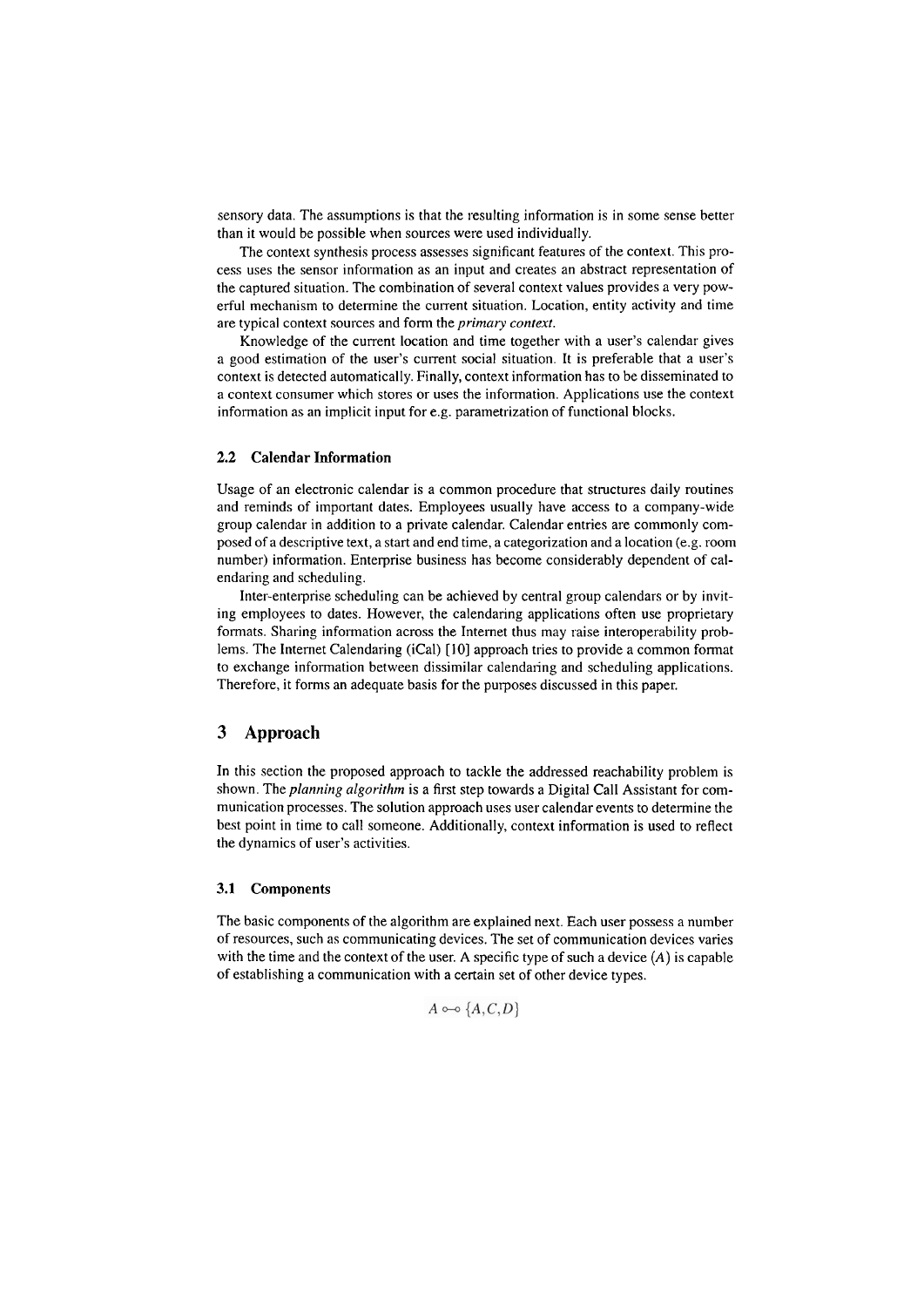Each user controls two scheduling lists. The *call-in plan* contains a scliedule of what resources for communication are available at what time. The complementary *call-out plan* compiise the time slots for possible call request with the according communication resources. The format of the list follows the iCalendar specification. The core definition has been extended by additional necessary information.

#### **3.2 Planning Algorithm**

The principle sequence of the planning procedure is shown in Figure 2. The scenario comprises Context Servers and Calendar applications that are CO-located with the planning applications. The sequence can be divided into the subsequences *initialization, call, planning, upduting* and *running.* 



**Fig.** 2. Sequence of the Planning Algorithm

**Initialization phase** The users subscribe to the planning application. During the subscription the users announce their comrnunication resources to the application. The communication resources can be categorized regarding their capabilities. These facilities are taken from a compatibility list that describes what device is able to communicate with which other device.

The planning application queries an iCalendar compliant calendar application about the current calendarentries of the subscribed users. The numberof entries can be limited by obtaining an arbitrary time horizon, e.g. a time range of 12 hours. Next, the calendar events are analyzed and a static call-in plan is generated. This plan serves as a coarse structure.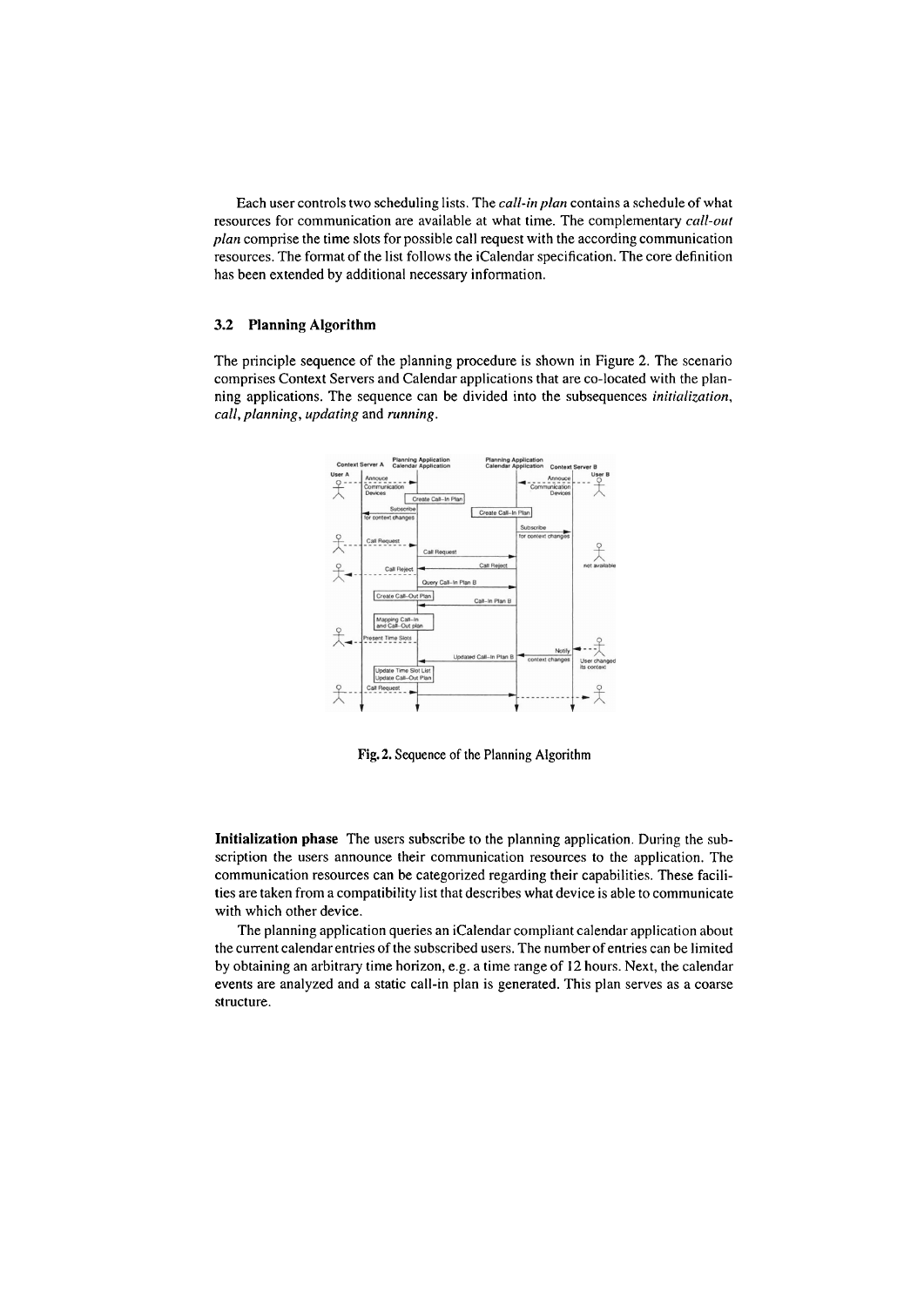The call-in plan entries are derived from the predefined preference list associating calendar categories such as meeting, travel or lunch with possible available communication entities. Each calendar event is augmented with the available communication channels. Additionally, the free-tiines of the User are also associated with the available conimunication devices. The entries are supplementary associated with a context. This association allows the dynamic adaption of the time range of the call plan entries.

The call-in and call-out plans are stored as a directed acyclic graph (DAG). Each entity  $E$  controls a set of resources  $R$ . Each of the resources has a list of time slots where communication with this resource is possible. These time slots are denoted  $v_n$ . A time slot must at least contain its start time  $t_s$  and end time  $t_e$ , denoted as  $v_n = (t_{s_n}, t_{e_n})$ .

In order to support the dynamics of the user's situation and the resulting changes in their daily schedule context sensing techniques are used. The planning application binds the calendar events with the according context whenever it is possible. This allows the application to adapt to the current user's context. To be aware of context changes the planning application subscribes at the Context Server for the required contexts.

**Call phase** After the initialization phase the User specifies its call intension. Therefore, the user provides the planning application the Parameters such as the callee's address, importance of the conversation and the type of communication. A number of communication types have been defined for the proposed solution. These types are used to classify the comrnunication events. Additionally, the attributes can be used to express the intention of the communication. An event can be auginented by more than one attribute. These information allow the called party to prepare scheduled calls. The following attributes are distinguished.

**asynchronous** Describes communication via e-mail or facsimile.

**synchronous** Attribute for real-time interactive communication such as phone calls.

**uni-directional** A one-way exchange of information that do no require any direct feedback, such as calls to answer machines.

**bi-directional** The transmitted messages is answered by the callee.

**informative** The content is purely informative. This kind of message is often transmitted in a uni-directional or asynchronous fashion.

**urgent** The communication request has to be processed with the highest priority. **private** Classifies the conversation as private.

**public** The content of the message is declared as public.

The planning application interacts with a communication instance that initiates the call on behalf of the user. Such a 3rd party call control entity could e.g. be a backto-back User agent **(B2BUA)** in a SIP environment. In case that the communication request was not successful, e.g. the called party was busy or not available, the planning application will start its algorithm. The algorithm will try to find a suitable time slot for the next call attempts.

**Planning phase** The planning phase is the core of the algorithm. In the first step a static call-out plan of the calling user is created. This step could also be done in the initialization phase. The planning application then queries on request the calling target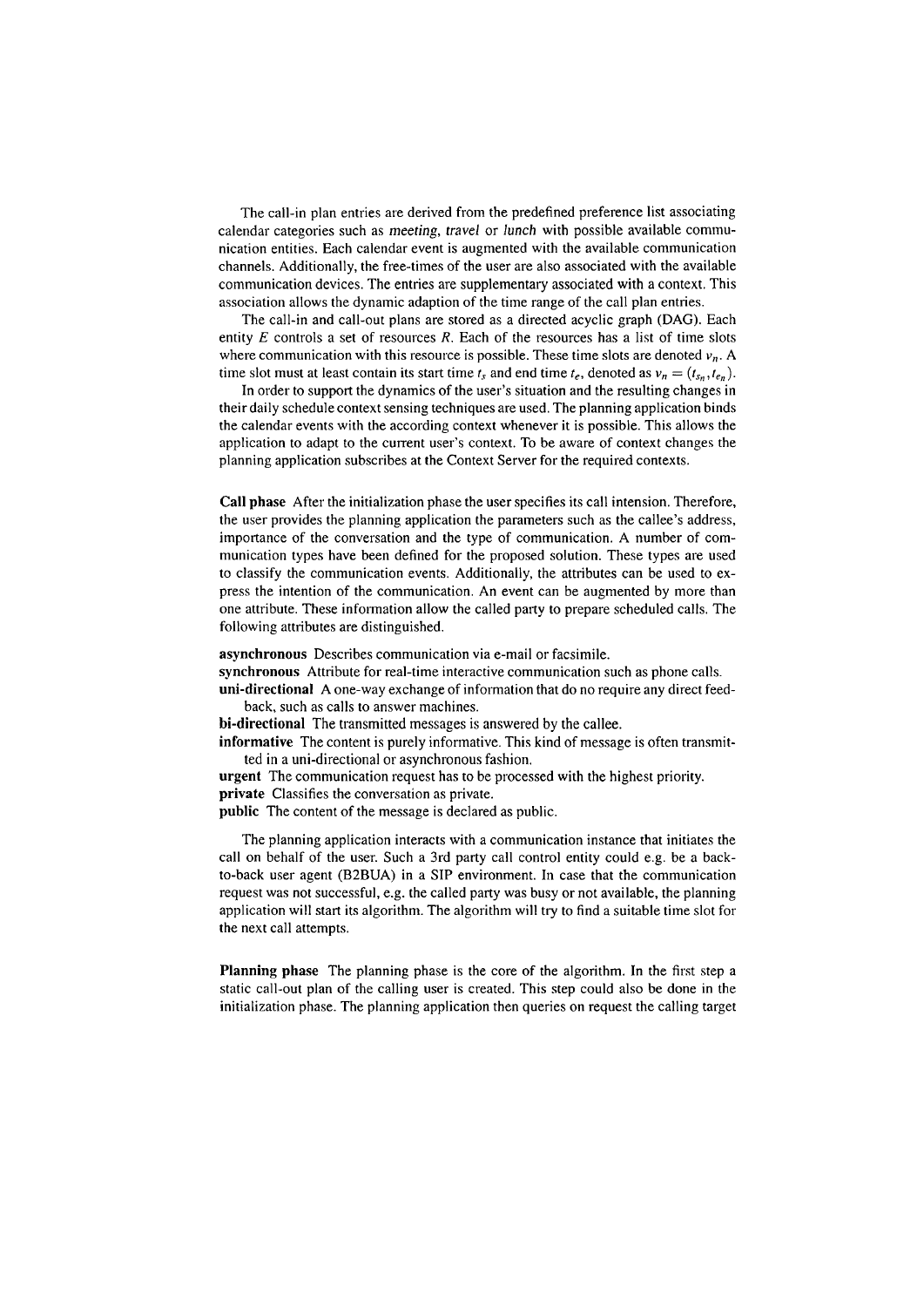plan. The exchange is similar to the sharing of context information shown in [11]. for a current call-in plan. The corresponding planning assistant responds with the call-in

level. belonging to a specific trust group will only receive the according information detail shared information should be available in a hierarchical structure. Such that persons tion. The concept of trust and context has been investigated in  $[12]$  Additionally, the A suitable trust and privacy concept is needed to secure this very sensible informa-

possible time slot is marked as  $t_1$ . The example assumes exclusively disjunct resources. time slots are shown as overlapping areas in Figure  $3(b)$ . The beginning of the next efficient communication. A temporal ordered list of these time slot is returned. These the *mapping algorithm* is executed. The algorithm determines possible time slots for nication devices shown as resources in the figure. After receiving the other party's plan Figure  $3(a)$  the call-in plan of the callee is depicted. Both partners possess three commu-Figure  $3(a)$  shows the call-out plan of the caller on the left side. On the right side of



**Fig. 3.** Matching of Resources in Call-In Plan and Call-Out Plan

back earlier from lunch. might occur if a scheduled meeting lasts longer than previously expected or the user is calendar events are not in consistence the planning application is notified. A mismatch Context Server. If the context of the user and the context information bound to the plan can change. When the user's context changes this information is signaled to the **8Updating phase** During pending call attempts the schedule of the call-in and call-out

updated. Thereafter, the update is signaled to all subscribed planning applications. The Upon receiving such a change the call-in plan and call-out plan of the user are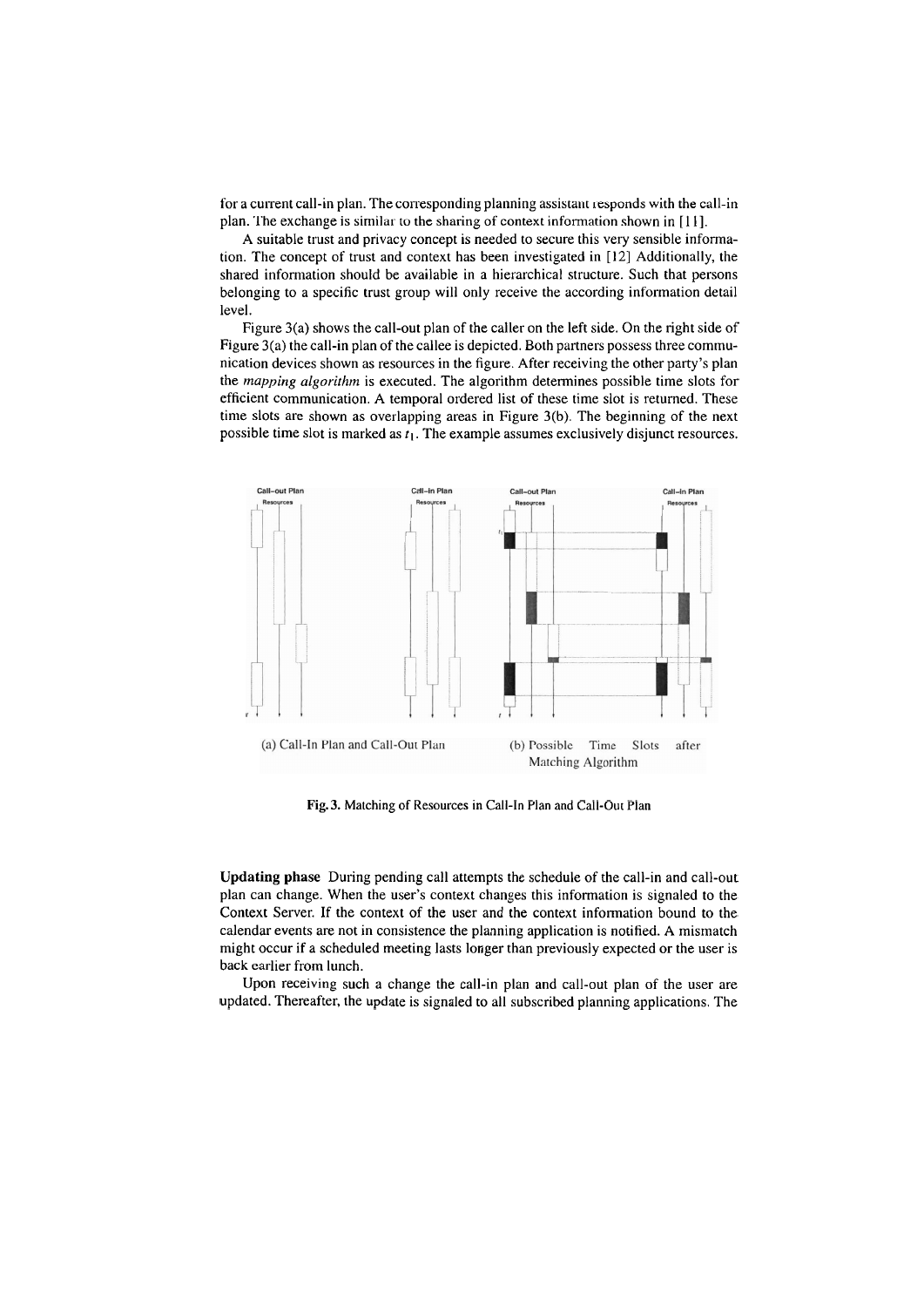utilization of a context sensing infrastructure is an important concept since users are usually not diligent in updating their calendar entries manually. The context-awareness of the application allows for the automatic adaption of the scheduled plans.

**Running phase** The caller has a list of pending call requests. If the planning algorithm has marked a call requests as *promising* the user can initiate this call request. If the call is still unsuccessful the algorithm will be run again. The phases *call* and *updating* are usually executed multiple times during the use of the application.

#### **3.3 Matching Algorithm**

Two algorithms are shown in more detail. The *matching algorithm* (Alg. 1) compares two nodes  $v_n$ ,  $v'_n$  of the graphs representing the call-in and call-out plans. If the two nodes have an overlapping region, the algorithm will return the maximum overlapping region. Otherwise an empty set is returned.

### **Algorithm 1** The Matching Algorithm

|    | 1: function MATCH( $v_1, v_2$ )          |  |  |
|----|------------------------------------------|--|--|
| 2: | $s \leftarrow \min(t_{s_1}, t_{s_2})$    |  |  |
|    | 3: $e \leftarrow \max(t_{e_1}, t_{e_2})$ |  |  |
| 4: | if $e > s$ then                          |  |  |
| 5: | return $(s,e)$                           |  |  |
| 6: | else                                     |  |  |
| 7: | return null                              |  |  |
| 8: | end if                                   |  |  |
|    | 9: end function                          |  |  |
|    |                                          |  |  |

Algorithm 2 describes the building of a time slot list, that contains all identified overlapping regions in temporal order. The resource graphs are compared node by node. A drawback of the algorithm is the exponential runtime of  $O(n^2)$ . It occurs since all entries of the call-in plan have to be matched with all entries in the call-out plan.

However, an exhaustive search is not necessarily required. Each first match of  $v \in R$ with  $v' \in R'$  is saved as a pivot element. The next node of R does not need to examine all nodes prior to the pivot element. Additionally, no element has to be checked after a missed matched since the nodes in R are ordered regarding their time. This strategy significantly decreases the number of operations.

### **4 The Digital Ca11 Assistant System Design**

The planning algoiithm introduced in Section **3** will be part of our context-aware communication infrastructure. The communication platfonn is based on an Open Source IP Telephony System **[I31** using the Session Initiation Protocol (SIP) [14]. However, the proposed approach is in no way limited to just SIP as communication protocol. The overall system design is depicted in Figure 4. It comprises the components Context Server, Calendar Server, Planning Application and a Communication Server.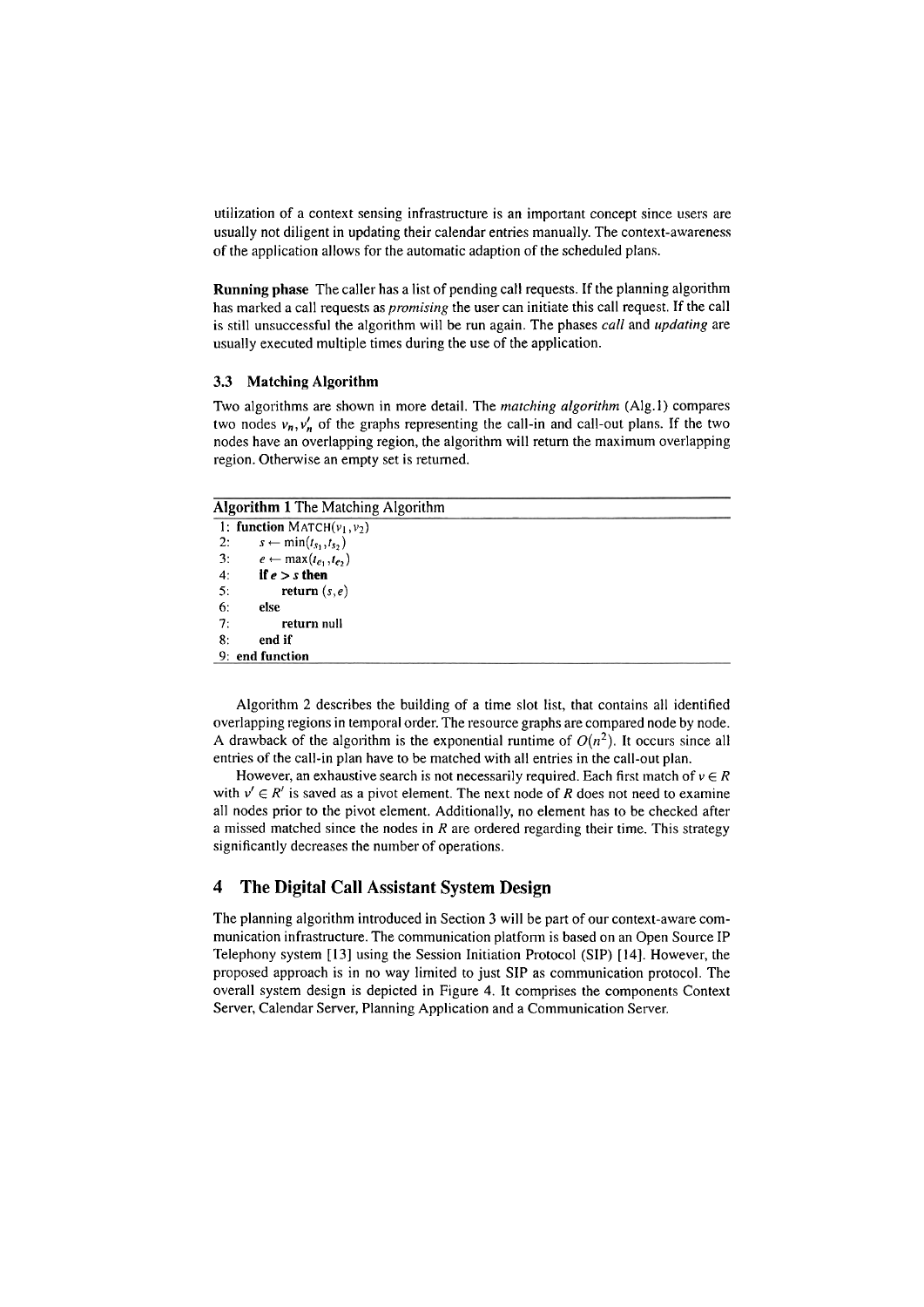**Algorithm 2 Building Time-Slot List** 

| <b>Require:</b> $R$ and $R'$ as ordered list regarding start time |                                       |  |
|-------------------------------------------------------------------|---------------------------------------|--|
|                                                                   | 1: function MAPPING( $R, R'$ )        |  |
| 2:                                                                | $i \leftarrow 0$                      |  |
| 3:                                                                | for all $v \in R$ do                  |  |
| 4:                                                                | for all $v' \in R'$ do                |  |
| 5:                                                                | if $t_s \geq t'_e$ then               |  |
| 6:                                                                | next                                  |  |
| 7:                                                                | else if $t_e \leq t_s'$ then          |  |
| 8:                                                                | next                                  |  |
| 9:                                                                | else                                  |  |
| 10:                                                               | $T[i] \leftarrow \text{MATCH}(v, v')$ |  |
| 11:                                                               | $i \leftarrow i+1$                    |  |
| 12:                                                               | end if                                |  |
| 13:                                                               | end for                               |  |
| 14:                                                               | end for                               |  |
| 15:                                                               | return $T$                            |  |
|                                                                   | 16: end function                      |  |

### **4.1 The Digital Call Assistant System Setup**



**Fig.4.** The Digital Call Assistant System

#### **4.2 Context Provision Infrastructure**

The prototype system uses a *Context Server* as an integration component and context source for other context-aware applications. The planning application is a consumer of the context. The planning algorithm requires the current context to parameteiize or modify the schedules of the participants. The context server is shown in Figure 5. A multitude of context information sources transmit their data to the server. The data will be encoded in an extended syntax of the Presence Information Data Format (PIDF) [15].

Low-level infonnation sources such as temperature or light sensors are encapsulated by *virtual sensors* (VS). The purpose of the these virtual sensors is the provision of an abstraction to the vendor specific data type and communication. Typical context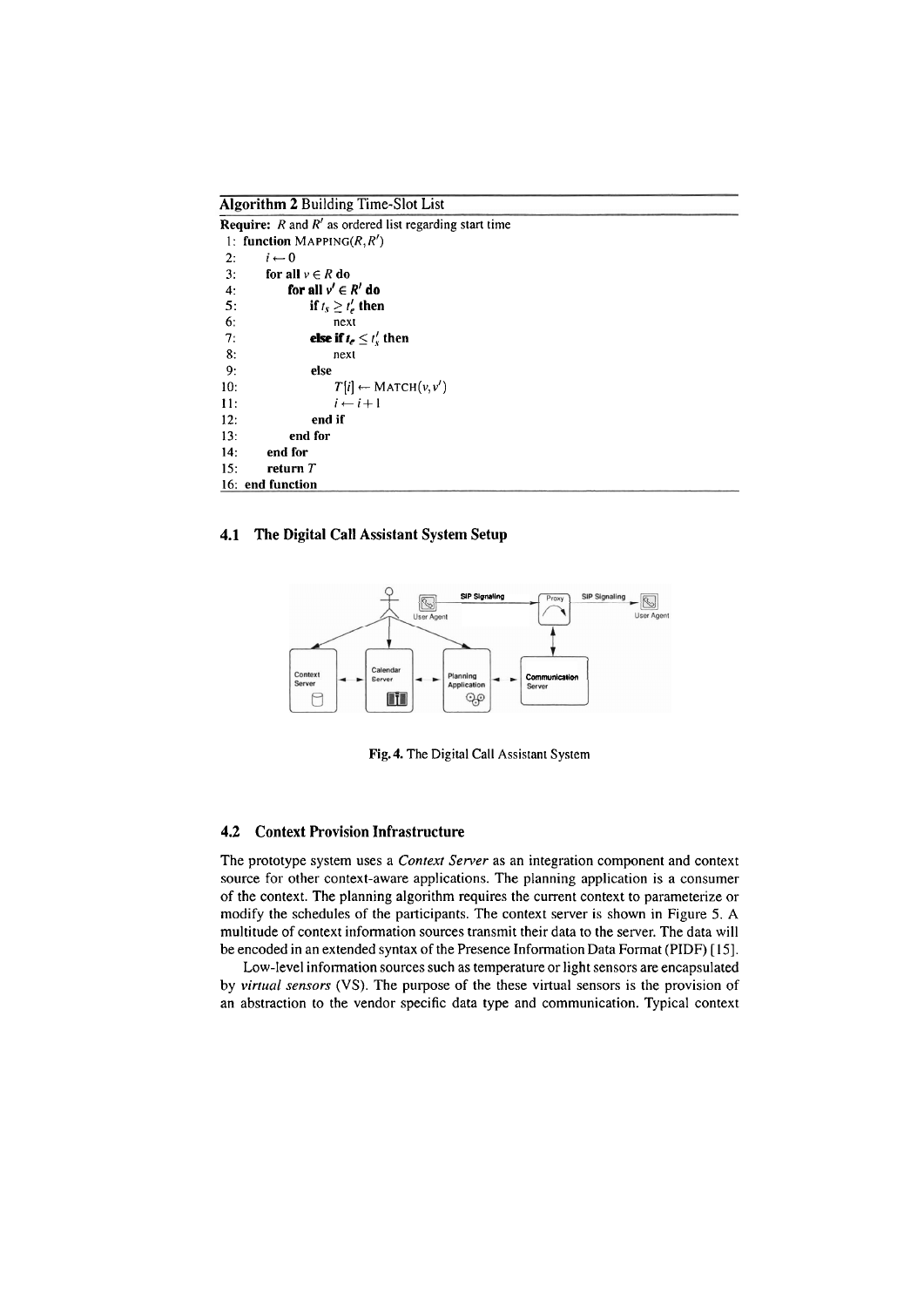information sources are devices, such as Bluetooth sender, RF/IR-Badges or iCalendarcompliant applications.



**Fig.** 5. A Context-aware System Using a Multitude of Context Information Sources

The context server provides the context information via a Web Service interface. The planning application can address the requests for context data using the Simple Object Access Protocol (SOAP). The client application can use a request/response mechanism to query the necessary information. Additionally, a subscribe/notify mechanism can be used to be informed when a context change has taken place.

*Location Information* In order to test the proposed call planning approach context information needs to be available. Therefore, an indoor location sensing system has been implernented. Different indoor location sensing Systems have been built, installed and evaluated to show the feasibility of our approach. The investigated concepts in our lab Cover location sensing using a Wireless LAN infrastructure, the utilization of Bluetooth and a location systern with infra-red beacons and radio frequency tags.

A location sensing application based on a IEEE 802.1 **1** Wireless LAN infrastructure has been implernented. This approach follows the core ideas of RADAR [16]. The intended granularity of the system was the detection of the room a user is currently in. The detection was achieved by comparing the measured signal strength values with an a-priori prepared signal strength map of the floor. The evaluation [17] resulted in a detection rate of approximately 85% if three or more Access Points (APs) are visible for the measuring device. The rate drops to roughly 60% if only two APs were available. A PDA running Linux and patched drivers for the WLAN cards were used as the prototype device.

A similar approach was undertaken using a Bluetooth environment [18]. A PDA with a Bluetooth interface receives the beacons send out by the base stations. The 48 bit address of each base station provides a tag for identification. The actual location is obtained from a lookup-table that holds a corresponding symbolic location information for every identifier. An advantage of both approaches is that they use commodity wireless network technologies. WLAN and Bluetooth already exist in rnost office-like environments. Device such as PDAs and notebooks are often equipped with Wireless LAN and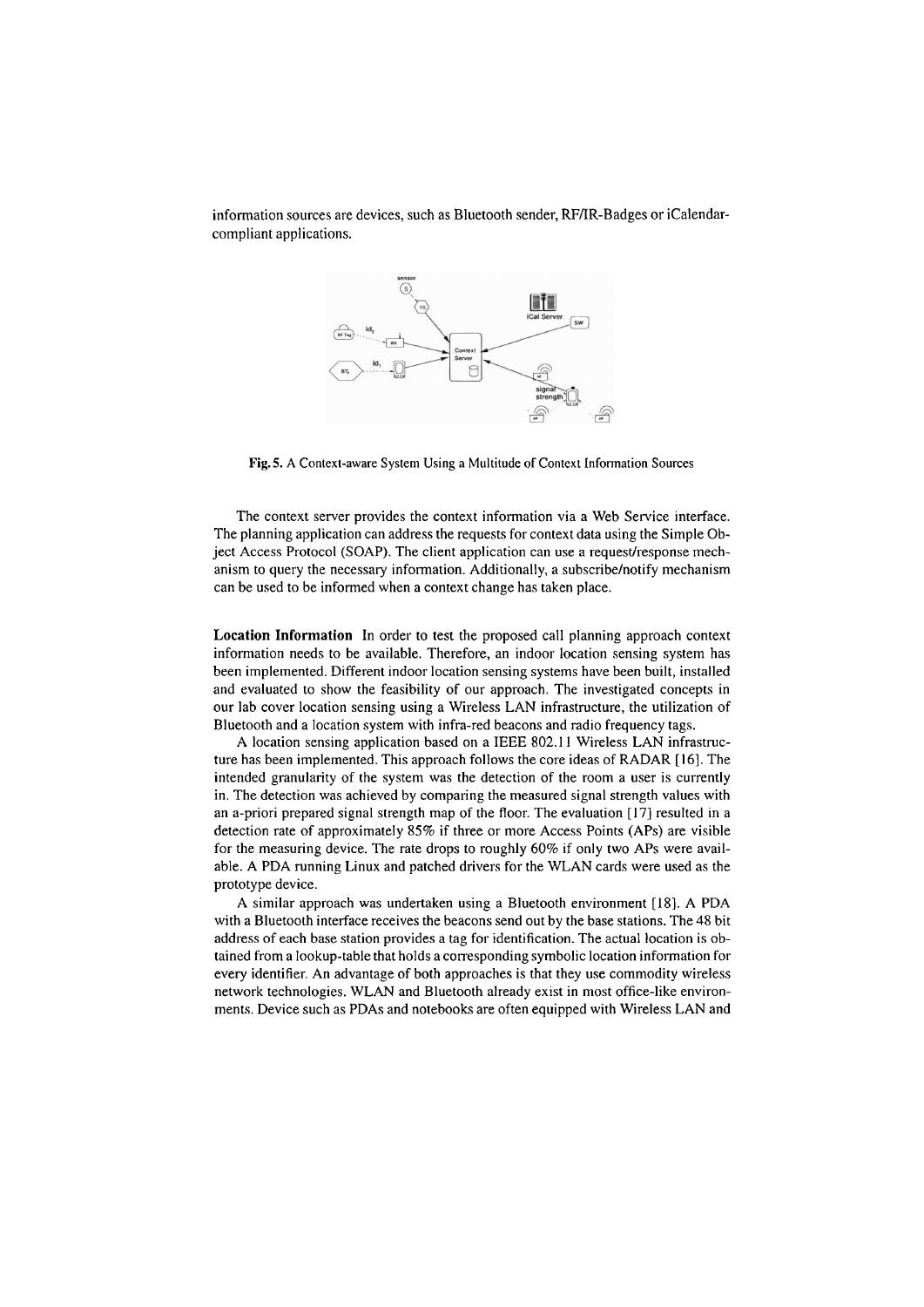Bluetooth interfaces. Therefore, no additional hardware cost for location sensing on the client side is needed.

### **4.3 Extending and Using the icalendar Format**

The core specification [10] of the iCalendar defines a set of data fields for shared and distributed electronic calendaring. A MIME content type was chosen as calendar format. The following calendar components are defined: VEVENT, VTODO, VJOUR-NAL, VFREEBUSY and VTIMEZONE. For the purposes of the presented Digital Call Assistant the existing fields are used whenever possible. Where needed the content is interpreted according to our needs. The MIME content is suitable to be transmitted with a variety of protocols such as SMTP or HTTP.

The transport protocol of the events is derived from the icalendar Transport-Independent Interoperability Protocol (iTIP) [19]. The protocol provides basic methods to negotiate free time slots. However, the negotiation does not provide the necessary functionality needed for the proposed planning algorithm and adaption through context infomation.

The Calendar User Type (CUTYPE) provides a mechanism to specify the type of calendar User. The parameter can e.g. contain the types ROOM and RESOURCE. These parameters are used to convey information about the location of the user and the available communication resources. To mark a time slot as free or busy the FBTYPE parameter is used. It allows to set the time slot to FREE or various BUSY types. Additionally, individual notations can be defined. For interoperability these new notions have to be registered with the IANA. The following listing shows an exemplary data set for the Digital Call Assistant.

#### **Listing 1.1.** icalendar data used for the Digital Call Assistant



### **5 Conclusion**

Efficient communication promises savings in time and money. The loop of unsuccessful calls and unsuccessful call-backs has to be avoided. Knowledge about time slots when the communication partner can be optimally reached is the key information for this purpose. The decision when to place the call can be based on this information. In this paper a Digital Call Assistant has been introduced. The assistant's planning algorithm determines time slots which are appropriate for communication. Call-in and call-out plans are the basis for the algorithm. These plans are derived from user's electronic calendar